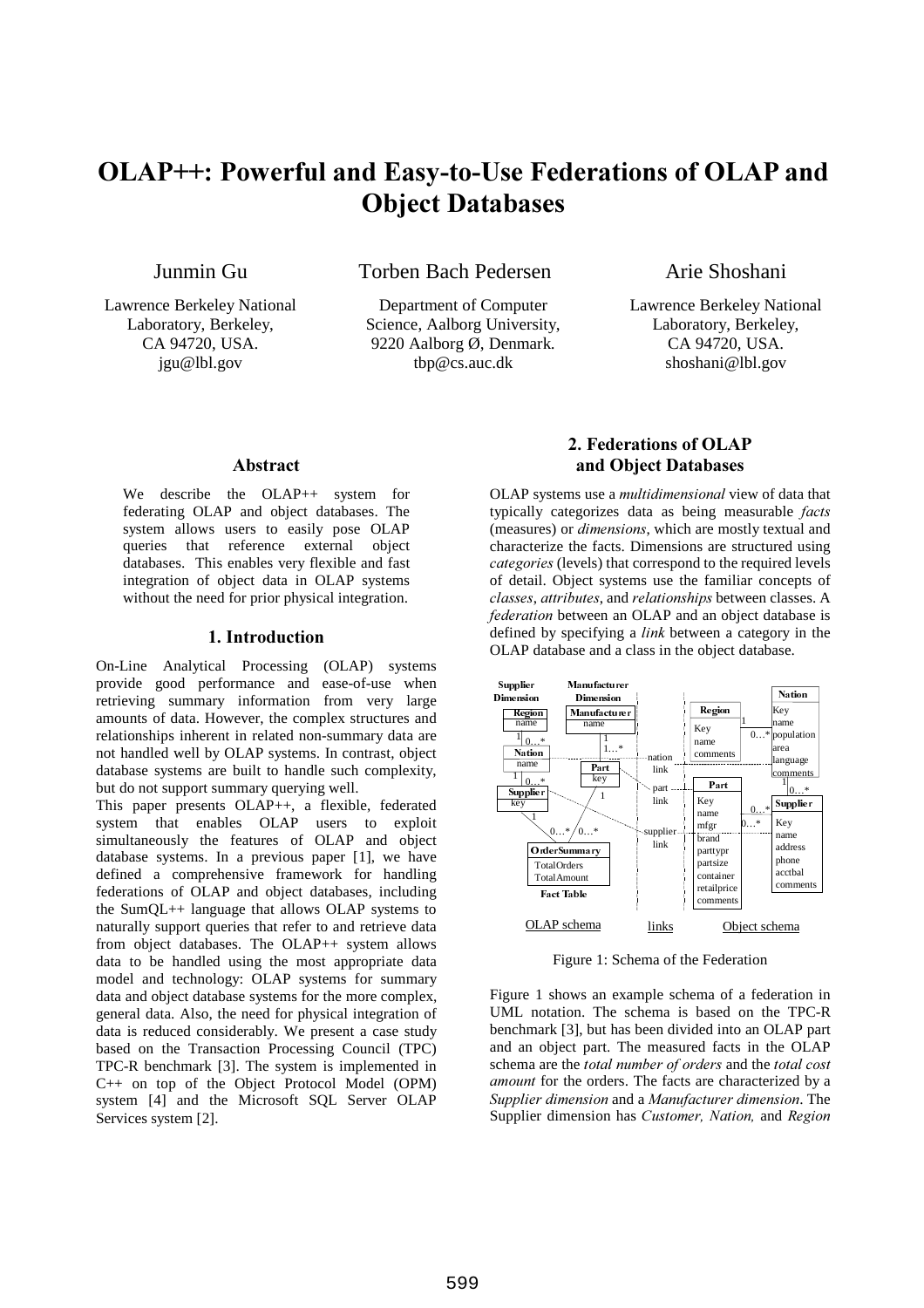categories that allow the facts to be summarized to the required level of detail. The Manufacturer dimension has the categories Part and Manufacturer. The object part of the schema has Region, Nation, Supplier, and Part classes and relationships between them. Link nationlink connects the Nation category in the OLAP part to the Nation class in the object part as indicated by the dotted lines. Links *supplierlink* and *partlink* connect the Supplier category and class, and the Part category and class, respectively. Below is an example SumQL++ query for the schema.

**SELECT TotalAmount INTO testdb** BY CATEGORY Manufacturer, Nation **FROM** OrderSummary **WHERE** (Region = "ASIA")  $AND$ Nation.nationlink.[Nation].population > 100,000,000

The above query gets the total cost amount for the twodimensional cross product of nation and manufacturer where the nations have populations beyond 100 million and are in the Asian region. This query uses the link "nationlink" to go from the OLAP schema to the object schema. The class name in the square brackets is optional and is only specified here to indicate the class reached by going through the link.

#### **3. System Architecture**

The overall architecture of the federated system is seen in Figure 2. The object part of the system is based on the OPM tools [4] that implement the Object Data Management Group's (ODMG) object data model [5] and the Object Query Language (OQL) [5] on top of a relational DBMS, in this case the ORACLE RDBMS. The OLAP part of the system is based on Microsoft's SQL Server OLAP Services using the Multi-Dimensional eXpressions (MDX) [2] query language. The GUI is implemented as Java classes running in a standard Web browser for optimal flexibility.

When a SumQL++ query is received by the Federation Coordinator (FC), it is first parsed to identify the measures, categories, links, classes and attributes referenced in the query. Based on this, the FC then queries the metadata to get information about which databases the object data and the OLAP data reside in and which categories are linked to which classes.

Based on the object parts of the query, the FC then sends OQL queries to the object databases to retrieve the data for which the particular conditions hold true. This data is then put into a "pure" SumQL statement, i.e., without object references, as a list of category values. This SumQL statement is then sent to the OLAP database layer to retrieve the desired measures, grouped by the requested categories. The SumQL statement is translated into MDX by a separate layer, the "SumQL-

to-MDX translator", and the data returned from OLAP Services is returned to the FC.

The reason for using the intermediate SumQL statements is to isolate the implementation of the OLAP data from the FC. As an another alternative, we have also implemented a translator into SQL statements against a relational "star schema" design.

The system offers good query performance even for large databases while making it possible to integrate existing OLAP data with external data in object databases in a flexible way that can adapt quickly to changing query needs.



Figure 2: Architecture of the Federated System

## 4. The Demonstration

The demonstration will show the specification of, and query processing for, specific queries on a large TPC-R-based database. First, the use of the system will be demonstrated. Second, we will describe the details of query processing in the system. In the demonstration, we will also show how new federations can be specified "on-the-fly" and used immediately. Supporting material in the form of slides and posters will be used in the demonstration.

#### 4.1 User Interface

The web screen interface shown in Figure 3 below shows how the user perceives the specification of a SumQL++ query. Figure 3 shows the selection of the summary measure "TotalAmount". This is followed by the section with the category attributes "Manufacturer" and "Nation". Note that each category can be selected from a "category hierarchy". In the figure, "Nation" was selected from the "Region-Nation-Supplier" category hierarchy. The order of the category grouping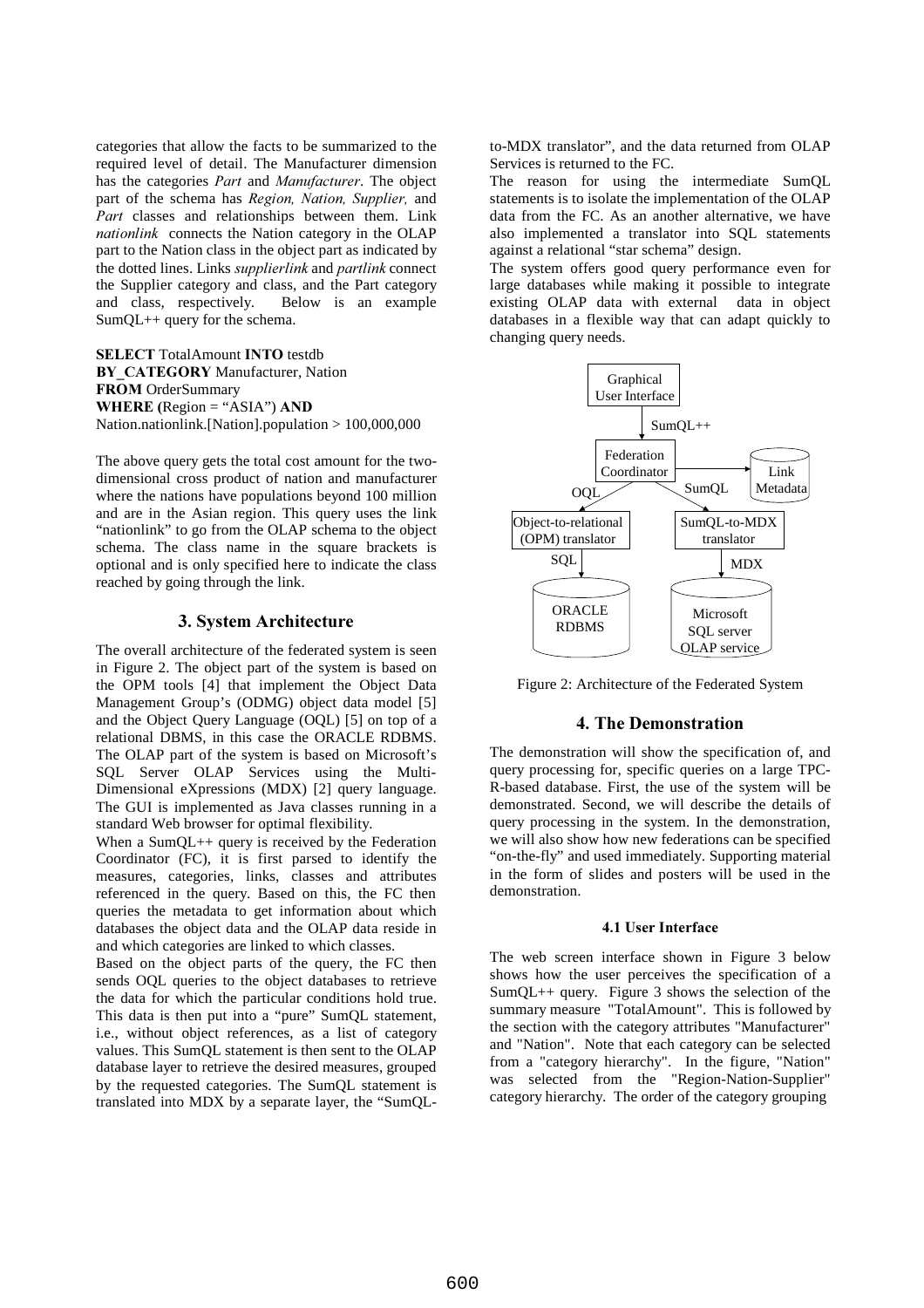|                    | <b>No Testing SumQL</b> - Netscape |                                   |  |        |                           |                  |                                                                               |               |                         |                                  |                                                                                                                                                                                | $\overline{\blacksquare}$ |  |  |
|--------------------|------------------------------------|-----------------------------------|--|--------|---------------------------|------------------|-------------------------------------------------------------------------------|---------------|-------------------------|----------------------------------|--------------------------------------------------------------------------------------------------------------------------------------------------------------------------------|---------------------------|--|--|
| File               |                                    | $\geq$                            |  |        | Edit View Go Communicator | Help             | लैंगे                                                                         |               | - 60                    | ி                                | 讚                                                                                                                                                                              |                           |  |  |
| <b>With School</b> | Back                               | Forward                           |  | Reload | Home                      | المحار<br>Search | Netscape                                                                      | GB.<br>Print: | Security                | Shop                             | Stop                                                                                                                                                                           |                           |  |  |
| 大蒜                 |                                    |                                   |  |        |                           |                  | Bookmarks & Location: http://gizmo.lbl.gov/"junmin/work/indexold3.html        |               |                         |                                  | Vhat's Related                                                                                                                                                                 |                           |  |  |
| t                  |                                    |                                   |  |        |                           |                  | 《 Instant Message [델 WebMail [델 Contact [델 People [델 Yellow Pages [떡 Download |               |                         |                                  | Find Sites <a> find<br/>Sites<br/></a> find Sites<br>find Sites<br>find Sites find Sites find Sites find Sites find Sites find Sites find Sites find Sites find Sites find Sit |                           |  |  |
|                    | <b>FEDERATED SUMMARY DATABASES</b> |                                   |  |        |                           |                  |                                                                               |               |                         |                                  |                                                                                                                                                                                |                           |  |  |
|                    |                                    | <b>Choose a Summary Database:</b> |  |        |                           |                  | <b>OrderSummary</b>                                                           |               |                         |                                  |                                                                                                                                                                                |                           |  |  |
|                    |                                    | Choose measures to view:          |  |        |                           |                  | TotalAmount<br>TotalOrder                                                     |               |                         |                                  | 盀                                                                                                                                                                              |                           |  |  |
|                    |                                    | Set database to write to:         |  |        |                           |                  | testdb                                                                        |               |                         |                                  |                                                                                                                                                                                |                           |  |  |
|                    |                                    | Choose categories to view:        |  |        |                           |                  | <b>From The Dimension:</b>                                                    |               |                         |                                  |                                                                                                                                                                                |                           |  |  |
|                    |                                    |                                   |  |        | A.                        |                  | Part_Manufacturer                                                             |               |                         | Manufacturer                     |                                                                                                                                                                                |                           |  |  |
|                    |                                    |                                   |  |        | ▼                         |                  | $\nu$ Geo Supplier                                                            |               | Region<br><b>Nation</b> | <b>Nation</b><br><b>Supplier</b> |                                                                                                                                                                                |                           |  |  |
|                    | February 2000, NERSC. LEWI-        |                                   |  |        |                           |                  |                                                                               |               | $\leq$ Back             | Next >                           | Query<br>Cancel                                                                                                                                                                |                           |  |  |
|                    |                                    |                                   |  |        |                           |                  |                                                                               |               |                         |                                  |                                                                                                                                                                                |                           |  |  |
|                    | $\blacksquare$                     |                                   |  |        | Document: Done            |                  |                                                                               |               |                         | 目遜                               | 86 SP                                                                                                                                                                          | Ł<br>Œ.                   |  |  |

Figure 3: Selection of Measures and Categories

can be specified in this screen as well by switching the dimension positions.

Figure 4 shows the specification of query conditions. Initially, each dimension is shown with its categories and links to the object database. If a category is selected, a category condition can be entered. In the figure, Region= "ASIA" was selected. If a link is clicked on, then the attributes of the object linked to are shown. The user can select an attribute to specify a condition. In the figure, the condition "population > 100 Million" was selected through the "nationlink". The result of the above selections is a concise SumQL++ query (the same query as the example in Section 1), as shown next.

**SELECT** TotalAmount **INTO** testdb BY CATEGORY Manufacture, Nation FROM OrderSummary WHERE (Region = "ASIA")  $AND$  (Nation.nationlink.population  $> 100000000$ )

The result of this query is then displayed on the user's screen, as shown in Figure 5.

#### 4.2 Query Processing

We now proceed to describe the steps in the query processing in more detail.

|                                    | sting SumQL - Netscape   |                   |                                            |                             |                                    |                                                                           |       |          |                 |                                                    |  |
|------------------------------------|--------------------------|-------------------|--------------------------------------------|-----------------------------|------------------------------------|---------------------------------------------------------------------------|-------|----------|-----------------|----------------------------------------------------|--|
| Edit                               | View                     | Go                |                                            | Communicator                | Help                               |                                                                           |       |          |                 |                                                    |  |
| <b>A</b>                           |                          |                   |                                            |                             |                                    | लैंगे                                                                     |       | டி       | ி               | 3                                                  |  |
| Back                               | Forward<br>Bookmarks     |                   | Reload                                     | Home                        | Search                             | Netscape<br>AL Location: http://gizmo.lbl.gov/~junmin/work/indexold3.html | Print | Security | Shop            | <b>Stop</b><br><b>T</b> II <sup>T</sup> What's Rel |  |
|                                    |                          |                   |                                            |                             |                                    | (Instant Message 网 WebMail 网 Contact 网 People 网 Yellow Pages 网 Download   |       |          |                 | 图 Find Sites [16] C                                |  |
|                                    |                          |                   |                                            |                             |                                    |                                                                           |       |          |                 |                                                    |  |
| <b>FEDERATED SUMMARY DATABASES</b> |                          |                   |                                            |                             |                                    |                                                                           |       |          |                 |                                                    |  |
|                                    |                          |                   |                                            |                             |                                    |                                                                           |       |          |                 |                                                    |  |
| Legend:                            |                          |                   |                                            |                             |                                    | Specifing conditions for categories                                       |       |          |                 |                                                    |  |
|                                    |                          |                   |                                            | Dimension Category V link   |                                    | attrbute                                                                  |       | bigect.  | conditon        |                                                    |  |
|                                    |                          |                   |                                            |                             |                                    |                                                                           |       |          |                 |                                                    |  |
|                                    |                          |                   | OrderSummary                               |                             |                                    |                                                                           |       |          |                 |                                                    |  |
|                                    |                          |                   | <b>P</b> Geo_Supplier                      |                             |                                    |                                                                           |       |          |                 |                                                    |  |
|                                    |                          |                   | ● Region<br>$\bullet$ $\bullet$ regionlink |                             |                                    |                                                                           |       |          |                 |                                                    |  |
|                                    |                          |                   |                                            | $\bullet$ (Region = "ASIA") |                                    |                                                                           |       |          |                 |                                                    |  |
|                                    |                          | <b>● ● Nation</b> |                                            |                             |                                    |                                                                           |       |          |                 |                                                    |  |
|                                    |                          |                   | <b>O</b> nationlink                        |                             |                                    |                                                                           |       |          |                 |                                                    |  |
|                                    |                          |                   | · nationkey                                |                             |                                    |                                                                           |       |          |                 |                                                    |  |
|                                    |                          |                   | $•$ name                                   |                             |                                    |                                                                           |       |          |                 |                                                    |  |
|                                    |                          |                   | $\bullet \bullet$ region                   |                             |                                    |                                                                           |       |          |                 |                                                    |  |
|                                    |                          |                   | $\bullet$ population                       |                             | $\bullet$ (population > 100000000) |                                                                           |       |          |                 |                                                    |  |
|                                    |                          |                   | • are a                                    |                             |                                    |                                                                           |       |          |                 |                                                    |  |
|                                    |                          |                   | $\bullet$ language                         |                             |                                    |                                                                           |       |          |                 |                                                    |  |
| $\bullet$ comments                 |                          |                   |                                            |                             |                                    |                                                                           |       |          |                 |                                                    |  |
|                                    |                          |                   | <b>O- Supplier</b>                         |                             |                                    |                                                                           |       |          |                 |                                                    |  |
|                                    |                          |                   |                                            |                             |                                    |                                                                           |       |          |                 |                                                    |  |
|                                    |                          |                   |                                            |                             |                                    |                                                                           |       |          |                 |                                                    |  |
|                                    |                          |                   |                                            |                             |                                    |                                                                           |       |          |                 |                                                    |  |
| <b>Region</b>                      |                          |                   |                                            |                             | "ASIA"                             |                                                                           |       |          | add condition   |                                                    |  |
|                                    |                          |                   |                                            |                             |                                    |                                                                           |       |          |                 |                                                    |  |
|                                    |                          |                   |                                            |                             |                                    |                                                                           |       |          |                 |                                                    |  |
|                                    |                          |                   |                                            |                             |                                    |                                                                           |       |          |                 |                                                    |  |
|                                    |                          |                   |                                            |                             |                                    |                                                                           |       | « Back   | Next ><br>Query | Cancel                                             |  |
|                                    | arary 2000, NERSC, LEWI- |                   |                                            |                             |                                    |                                                                           |       |          |                 |                                                    |  |

Figure 4: Specification of Query Conditions

After the query is generated, the system parses the query to determine the OLAP and object parts. For the example above the result of the parsing is:

#### **SELECT** TotalAmount **INTO** testdb BY CATEGORY Manufacturer, Nation **FROM** OrderSummary

# [AND]

 predicate: CATEGORY = Region no object path  $---->$  = "ASIA" predicate: CATEGORY = Nation  $LINK =$  nationlink  $PATH = .$  $ATTR = population$  $----> 100000000$ 

Each link predicate is then evaluated by the object system. For example, the following OQL query is passed to the object DB system to find the nations with a population of more than 100 million:

**SELECT** name =  $@n001$ FROM @n000 IN tpcr:NATION,  $@n001$  IN  $@n000$ .name **WHERE** @n000.population > 100000000;

After the results are returned, they are used in the OLAP part of the system to generate the following SumQL query that retrieves the desired data.